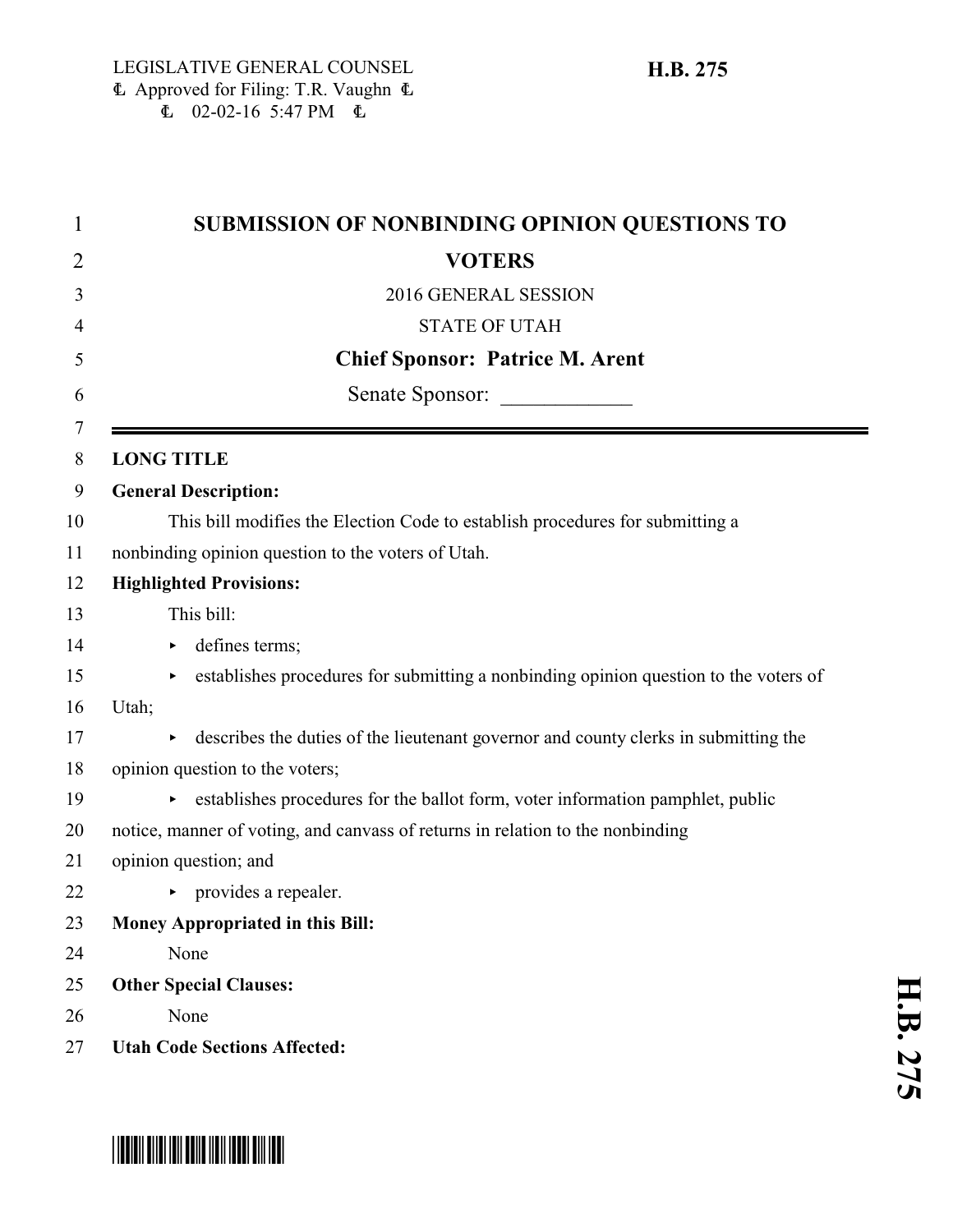<span id="page-1-0"></span>

| 28 | <b>AMENDS:</b>                                                                                    |
|----|---------------------------------------------------------------------------------------------------|
| 29 | 20A-6-107, as enacted by Laws of Utah 2008, Chapter 315                                           |
| 30 | 63I-2-220, as last amended by Laws of Utah 2014, Chapter 3                                        |
| 31 | 63I-2-236, as last amended by Laws of Utah 2015, Chapters 118 and 219                             |
| 32 | <b>ENACTS:</b>                                                                                    |
| 33 | 36-16b-101, Utah Code Annotated 1953                                                              |
| 34 | 36-16b-102, Utah Code Annotated 1953                                                              |
| 35 | 36-16b-103, Utah Code Annotated 1953                                                              |
| 36 | 36-16b-201, Utah Code Annotated 1953                                                              |
| 37 | 36-16b-202, Utah Code Annotated 1953                                                              |
| 38 | 36-16b-203, Utah Code Annotated 1953                                                              |
| 39 | 36-16b-204, Utah Code Annotated 1953                                                              |
| 40 | 36-16b-301, Utah Code Annotated 1953                                                              |
| 41 | 36-16b-302, Utah Code Annotated 1953                                                              |
| 42 | 36-16b-303, Utah Code Annotated 1953                                                              |
| 43 | 36-16b-304, Utah Code Annotated 1953                                                              |
| 44 |                                                                                                   |
| 45 | Be it enacted by the Legislature of the state of Utah:                                            |
| 46 | Section 1. Section 20A-6-107 is amended to read:                                                  |
| 47 | 20A-6-107. Numbering of ballot propositions, bond propositions, and nonbinding                    |
| 48 | opinion questions -- Duties of election officer and lieutenant governor.                          |
| 49 | (1) (a) Except as provided in Subsections (1)(b) and (1)(c), each ballot proposition              |
| 50 | shall be listed on the ballot under the heading "Proposition $#$ ", with the number of the ballot |
| 51 | proposition placed in the blank.                                                                  |
| 52 | (b) Each proposed amendment to the Utah Constitution shall be listed on the ballot                |
| 53 | under the heading "Constitutional Amendment ", with a letter placed in the blank.                 |
| 54 | (c) Each bond proposition that has qualified for the ballot shall be listed on the ballot         |
| 55 | under the title assigned to each bond proposition under Section 11-14-206.                        |
| 56 | (2) Each nonbinding opinion question submitted to a vote of the people under Title 36,            |
| 57 | Chapter 16b, Nonbinding Statewide Public Opinion Questions, shall be listed on the ballot         |
| 58 | under the heading "Nonbinding Opinion Question $#$<br>," with the number of the nonbinding        |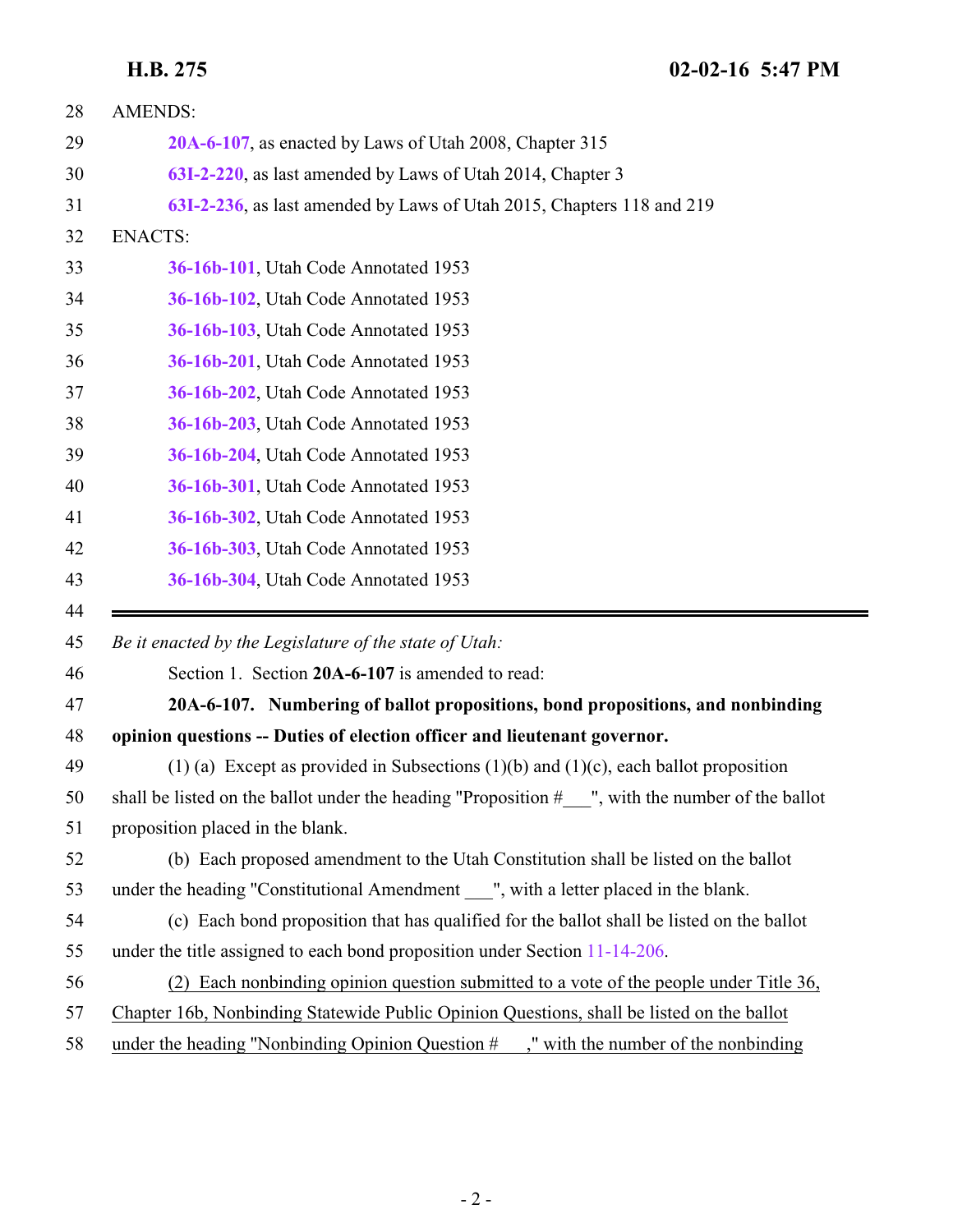## **02-02-16 5:47 PM H.B. 275**

<span id="page-2-1"></span><span id="page-2-0"></span>

| 59 | opinion question placed in the blank.                                                           |
|----|-------------------------------------------------------------------------------------------------|
| 60 | $[\frac{1}{2}]$ (3) (a) When an election officer or other person given authority to prepare or  |
| 61 | number ballot propositions receives a ballot proposition that is eligible for inclusion on the  |
| 62 | ballot, they shall ask the lieutenant governor to assign a number to the ballot proposition.    |
| 63 | (b) (i) Upon request from an election officer or other person given authority to prepare        |
| 64 | or number ballot propositions, the lieutenant governor shall assign each ballot proposition a   |
| 65 | unique number, except as provided under Subsection $[\frac{1}{2}]$ (3)(b)(iii).                 |
| 66 | (ii) Ballot proposition numbers shall be assigned sequentially, in the order requests for       |
| 67 | ballot proposition numbers are received.                                                        |
| 68 | (iii) The same ballot proposition number may be assigned to multiple ballot                     |
| 69 | propositions if:                                                                                |
| 70 | (A) the sponsors of each ballot proposition agree, in writing, to share the number; and         |
| 71 | (B) the ballot propositions sharing the same number are identical in their terms,               |
| 72 | purpose, and effect, with jurisdiction being the only significant difference between the ballot |
| 73 | propositions.                                                                                   |
| 74 | (4) When the lieutenant governor receives a joint resolution for a nonbinding opinion           |
| 75 | question under Section 36-16b-202, the lieutenant governor shall:                               |
| 76 | (a) assign a number to the nonbinding opinion question that is unique to the                    |
| 77 | nonbinding opinion question; and                                                                |
| 78 | (b) assign numbers to each nonbinding opinion question sequentially, in the order in            |
| 79 | which the lieutenant governor receives the joint resolutions.                                   |
| 80 | Section 2. Section 36-16b-101 is enacted to read:                                               |
| 81 | <b>CHAPTER 16b. NONBINDING STATEWIDE PUBLIC OPINION QUESTIONS</b>                               |
| 82 | <b>Part 1. General Provisions</b>                                                               |
| 83 | 36-16b-101. Title.                                                                              |
| 84 | This chapter is known as "Nonbinding Statewide Public Opinion Questions."<br>(1)                |
| 85 | This part is known as "General Provisions."<br>(2)                                              |
| 86 | Section 3. Section 36-16b-102 is enacted to read:                                               |
| 87 | 36-16b-102. Definitions.                                                                        |
| 88 | As used in this chapter:                                                                        |
| 89 | (1) "Opinion question" means a nonbinding question that is submitted to all legal               |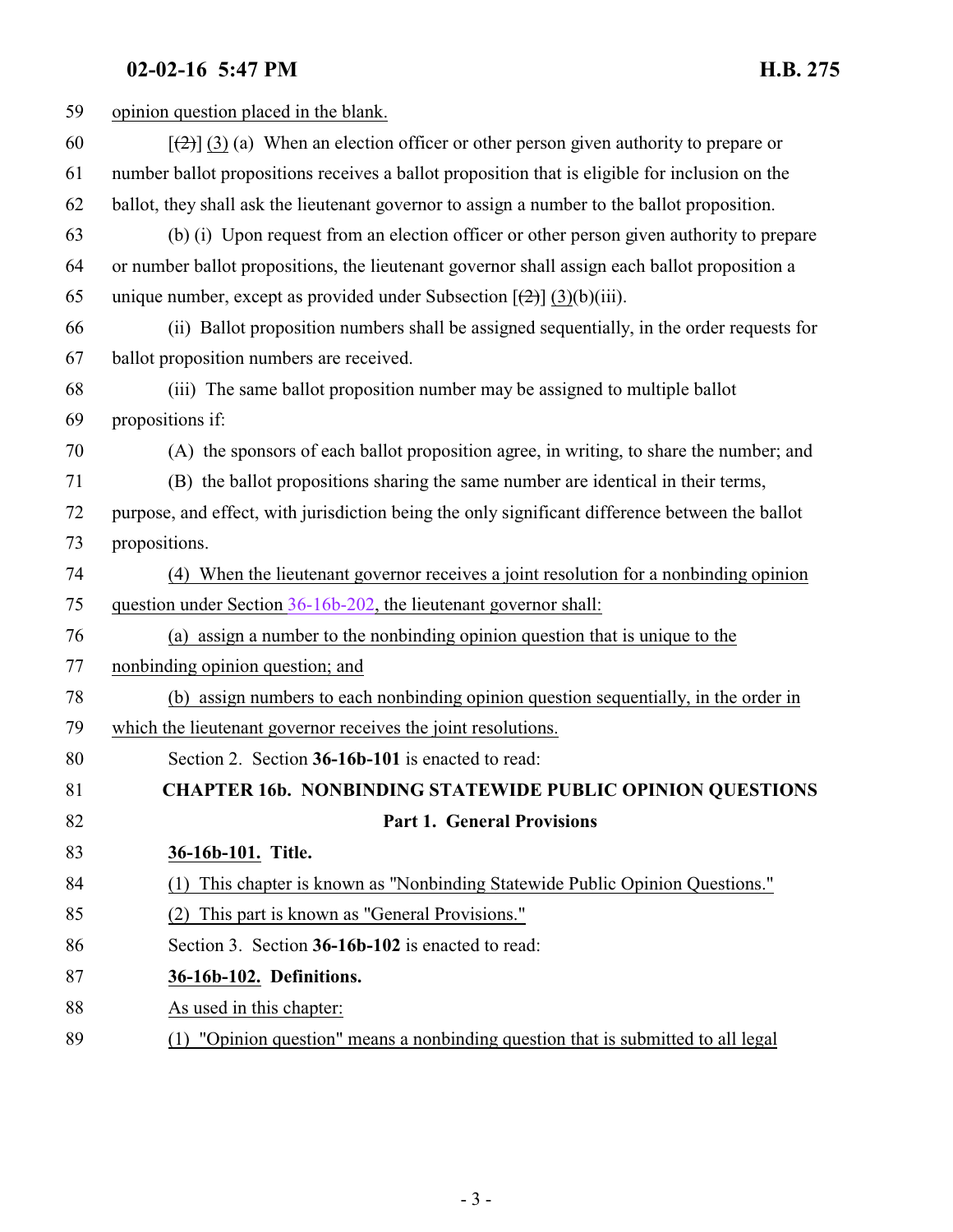<span id="page-3-3"></span><span id="page-3-2"></span><span id="page-3-1"></span><span id="page-3-0"></span>

| 90  | voters of the state in accordance with this chapter.                                               |
|-----|----------------------------------------------------------------------------------------------------|
| 91  | (2) "Originating house" means:                                                                     |
| 92  | (a) the Utah House of Representatives if the resolution is a House joint resolution; or            |
| 93  | (b) the Utah State Senate if the resolution is a Senate joint resolution.                          |
| 94  | "Regular general election" means the same as that term is defined in Section<br>(3)                |
| 95  | $20A-1-102$ .                                                                                      |
| 96  | Section 4. Section 36-16b-103 is enacted to read:                                                  |
| 97  | 36-16b-103. Exemption.                                                                             |
| 98  | Title 20A, Chapter 7, Issues Submitted to the Voters, does not apply to an opinion                 |
| 99  | question.                                                                                          |
| 100 | Section 5. Section 36-16b-201 is enacted to read:                                                  |
| 101 | Part 2. Submission of Nonbinding Opinion Questions to Voters                                       |
| 102 | 36-16b-201. Title.                                                                                 |
| 103 | This part is known as "Submission of Nonbinding Opinion Questions to Voters."                      |
| 104 | Section 6. Section 36-16b-202 is enacted to read:                                                  |
| 105 | 36-16b-202. Resolution to submit nonbinding opinion questions to voters.                           |
| 106 | (1) The Legislature may submit an opinion question to the legal voters of the state by             |
| 107 | passing a joint resolution in accordance with the requirements of this section.                    |
| 108 | The joint resolution described in Subsection (1) shall include:                                    |
| 109 | (a) the language of the opinion question as it will appear on the ballot;                          |
| 110 | (b) a statement directing that the lieutenant governor submit the language of the                  |
| 111 | opinion question to the legal voters of the state for their approval or rejection; and             |
| 112 | (c) language designating the date of the regular general election in which the opinion             |
| 113 | question shall be submitted to the voters.                                                         |
| 114 | (3) After passage by both houses of the Legislature, the originating house shall submit            |
| 115 | the joint resolution to the lieutenant governor with instructions that the opinion question        |
| 116 | specified in the joint resolution be submitted to the legal voters on the regular general election |
| 117 | date specified in the resolution.                                                                  |
| 118 | Section 7. Section 36-16b-203 is enacted to read:                                                  |
| 119 | 36-16b-203. Lieutenant governor's duties.                                                          |
| 120 | After receipt of a joint resolution described in Section 36-16b-202, the lieutenant<br>(1)         |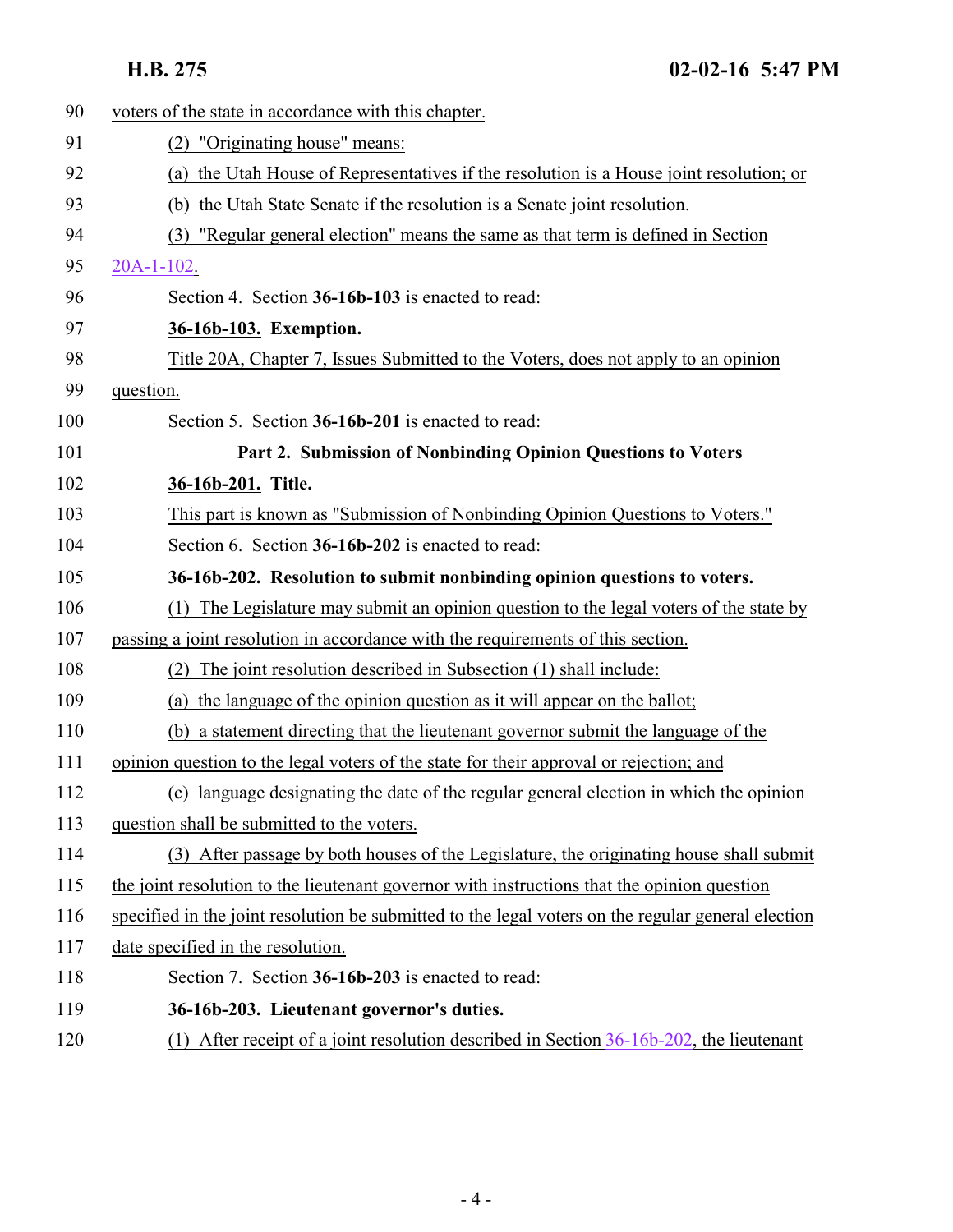### <span id="page-4-0"></span>**02-02-16 5:47 PM H.B. 275**

<span id="page-4-2"></span><span id="page-4-1"></span>

| 121 | governor shall:                                                                               |
|-----|-----------------------------------------------------------------------------------------------|
| 122 | (a) submit the opinion question to the legal voters of Utah as required by the                |
| 123 | resolution;                                                                                   |
| 124 | (b) comply with Section $36-16b-302$ ; and                                                    |
| 125 | (c) except as provided in Section $36-16b-103$ , comply with all relevant provisions of       |
| 126 | Title 20A, Election Code, relating to the conduct of elections.                               |
| 127 | (2) The lieutenant governor may establish additional requirements for county clerks to        |
| 128 | facilitate the conduct of the election.                                                       |
| 129 | Section 8. Section 36-16b-204 is enacted to read:                                             |
| 130 | 36-16b-204. Duties of county clerks.                                                          |
| 131 | Each county clerk shall, with respect to an opinion question described in this chapter,       |
| 132 | comply with:                                                                                  |
| 133 | (1) the requirements of Title 20A, Election Code, relating to regular general elections;      |
| 134 | the requirements of Section $36-16b-302$ ; and<br>(2)                                         |
| 135 | (3) any other requirement imposed by the lieutenant governor.                                 |
| 136 | Section 9. Section 36-16b-301 is enacted to read:                                             |
| 137 | Part 3. Voting and Canvassing                                                                 |
| 138 | 36-16b-301. Title.                                                                            |
| 139 | This part is known as "Voting and Canvassing."                                                |
| 140 | Section 10. Section 36-16b-302 is enacted to read:                                            |
| 141 | 36-16b-302. Procedures -- Ballot title -- Publication of nonbinding opinion                   |
| 142 | question.                                                                                     |
| 143 | (1) The lieutenant governor, the Office of Legislative Research and General Counsel,          |
| 144 | and each county clerk shall comply with the procedures described in this section whenever the |
| 145 | Legislature authorizes an opinion question under Section 36-16b-202.                          |
| 146 | (2) If the Legislature passes a resolution described in Section $36-16b-202$ , the Office of  |
| 147 | Legislative Research and General Counsel shall, on or before July 20:                         |
| 148 | (a) draft a ballot title that summarizes the subject matter of the opinion question; and      |
| 149 | deliver the ballot title to the lieutenant governor.<br>(b)                                   |
| 150 | On or before August 31, the lieutenant governor shall certify the number and ballot<br>(3)    |
| 151 | title of the opinion question to each county clerk in accordance with Section 20A-6-107.      |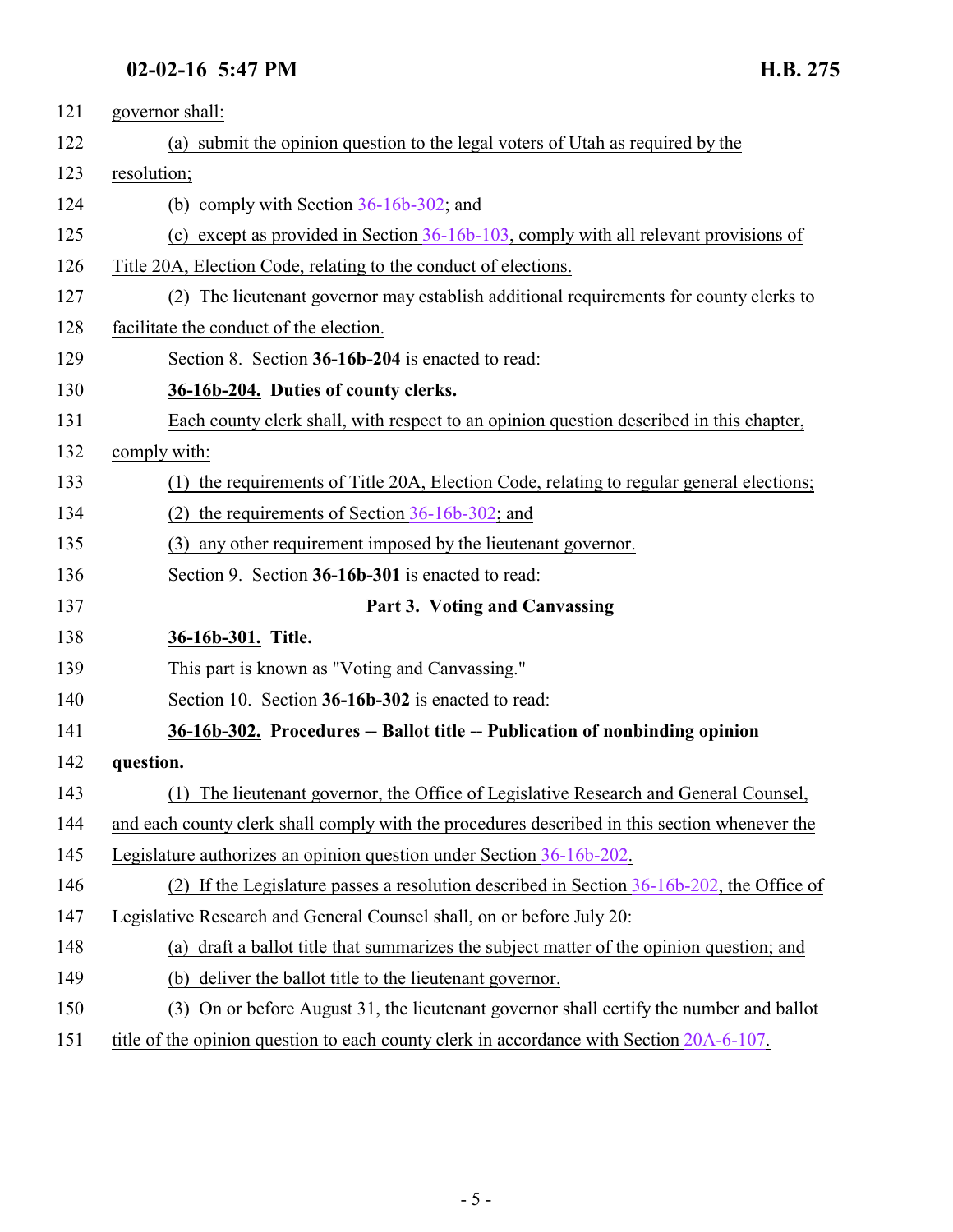<span id="page-5-1"></span><span id="page-5-0"></span>

| 152 | (4) No more than 60 days nor less than 14 days before the date of the regular general              |
|-----|----------------------------------------------------------------------------------------------------|
| 153 | election, the lieutenant governor shall cause the full text of the opinion question to be          |
| 154 | published in at least one newspaper in every county of the state where a newspaper is              |
| 155 | published.                                                                                         |
| 156 | (5) Each county clerk shall cause both the number and title of the opinion question to             |
| 157 | be:                                                                                                |
| 158 | (a) printed on the ballot to be used on election day;                                              |
| 159 | (b) printed on the sample ballot; and                                                              |
| 160 | (c) otherwise published as required by law.                                                        |
| 161 | Section 11. Section 36-16b-303 is enacted to read:                                                 |
| 162 | 36-16b-303. Ballot form -- Manner of voting.                                                       |
| 163 | The lieutenant governor shall ensure that a ballot containing an opinion question                  |
| 164 | includes:                                                                                          |
| 165 | $(1)$ a number and ballot title;                                                                   |
| 166 | (2) the text of the opinion question; and                                                          |
| 167 | (3) (a) the words "FOR" and "AGAINST," each word presented with an adjacent                        |
| 168 | square in which the voter may indicate the voter's vote; or                                        |
| 169 | (b) all possible responses to the opinion question, each response presented with an                |
| 170 | adjacent square in which the voter may indicate the voter's vote.                                  |
| 171 | Section 12. Section 36-16b-304 is enacted to read:                                                 |
| 172 | 36-16b-304. Canvass of returns.                                                                    |
| 173 | The county legislative body shall conduct a public canvass of the returns from the<br>(1)          |
| 174 | opinion question election no later than 14 days after the day on which the regular general         |
| 175 | election is held.                                                                                  |
| 176 | (2) Each county clerk shall:                                                                       |
| 177 | (a) make a certified abstract of the record of the canvassers detailing the votes cast on          |
| 178 | the opinion question; and                                                                          |
| 179 | (b) seal the transcript, endorse on the transcript, "Election Returns," and transmit the           |
| 180 | transcript to the lieutenant governor's office so that the lieutenant governor receives the        |
| 181 | transcript on or before the fifth day before the day designated for the meeting of the state board |
| 182 | of canvassers.                                                                                     |